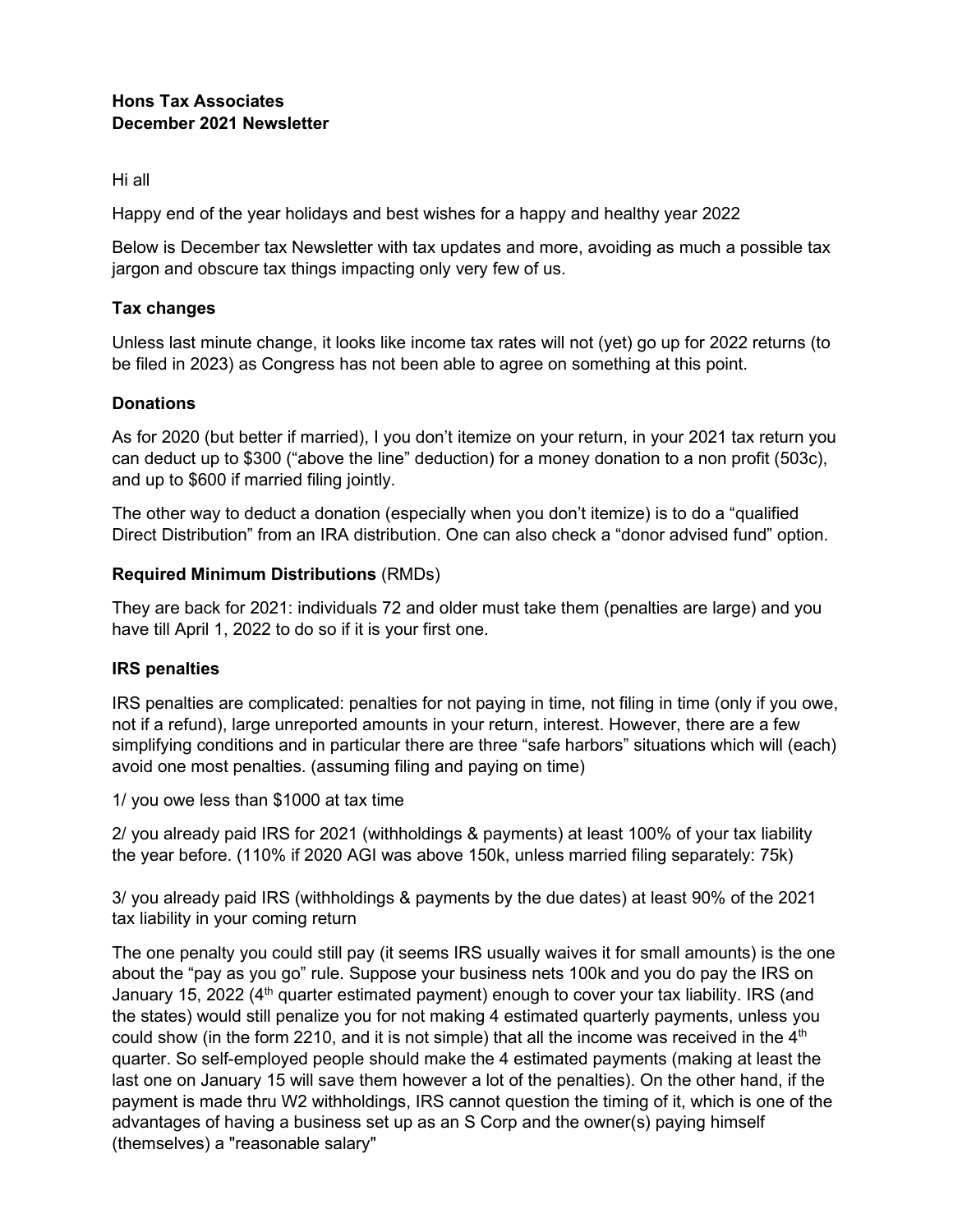### **Child tax credit and 3r stimulus** (re-visiting)

If you have children 17 years old (we get one more year this year, was 16 before) or less and you do not make too much money (IRS uses you last return filed: 2020 or 2019), you received monthly child credits payments: per child \$250 or \$300 (children 5 or less) starting in July for normally half of the credit amount to be taken in your 2021 return. For example: with one 4 years old child this would be  $6x300 = $1800$ , half of the \$3600 2021 child tax credit (was \$2,000 the years before)

These advance payments will be reconciled in your 2021 return and you should receive from the IRS by the end of January a notice of how much you got. Bring the notice, we will input this amount in your return, and you will get the remaining credit in your return (1800 in the example above)

In the case you did not get this notice: you need to figure out how much you got (easy to do if direct deposits from the IRS) and tell me at tax time. If you give me a wrong amount, it is most likely your refund will be delayed. It happened last year: each person I am aware of who gave me a wrong amount on the stimulus they received saw their refund delayed (and sometimes by months).

Same logic for the third stimulus money (the \$1400 per person received usually in March to May 2021). You need to give me the exact amount your received (could be less depending on your income). If a wrong amount is input in return, your refund will again most likely be delayed.

#### **Capital gains**

Capital losses offset capital gains (and up to \$3,000 more, remaining being carried forward). If you know you will have large capital gains, you or your financial adviser can look into possible capital losses for 2021(stocks to sell at a loss usually, and before 12/31/2021).

**Tax on long term capital gains:** (if you are interested in how this works, re-visiting)

The way this is computed in the tax return is confusing to most of us. I will try to explain this with 3 simple examples (numbers are for 2021 tax return)

1/ suppose you file married jointly and your taxable income (which is Adjusted Gross Income (AGI), including a long-term capital gain of \$10,000, less deductions) is less than \$80,800. You will pay no tax on this capital gain: the 15% capital gain rate starts above \$80,800, your taxable income.

2/ suppose you file married jointly and your taxable income (AGI including a long-term capital gain of \$10,000, less deductions) is \$100,000. Your tax will include \$1,500 (15%) of your 10,000 LT capital gain.

2/ suppose you file married filing jointly and your taxable income (AGI, including a long-term capital gain of \$10,000, less deductions) is \$88,000. Your long term capital gain tax will be figured as follow: the capital gain above the 80,800: that is \$7,200 (88,000-80800) will be taxed at 15%, so \$1,080 of tax, the remaining part of the capital gain under 80,800: that is \$2,800 will not be taxed.

The same logic applies for the 15% and 20% capital gain tax rate (taxable income above \$501,600 for married filing jointly brings the 20% capital gain tax rate)